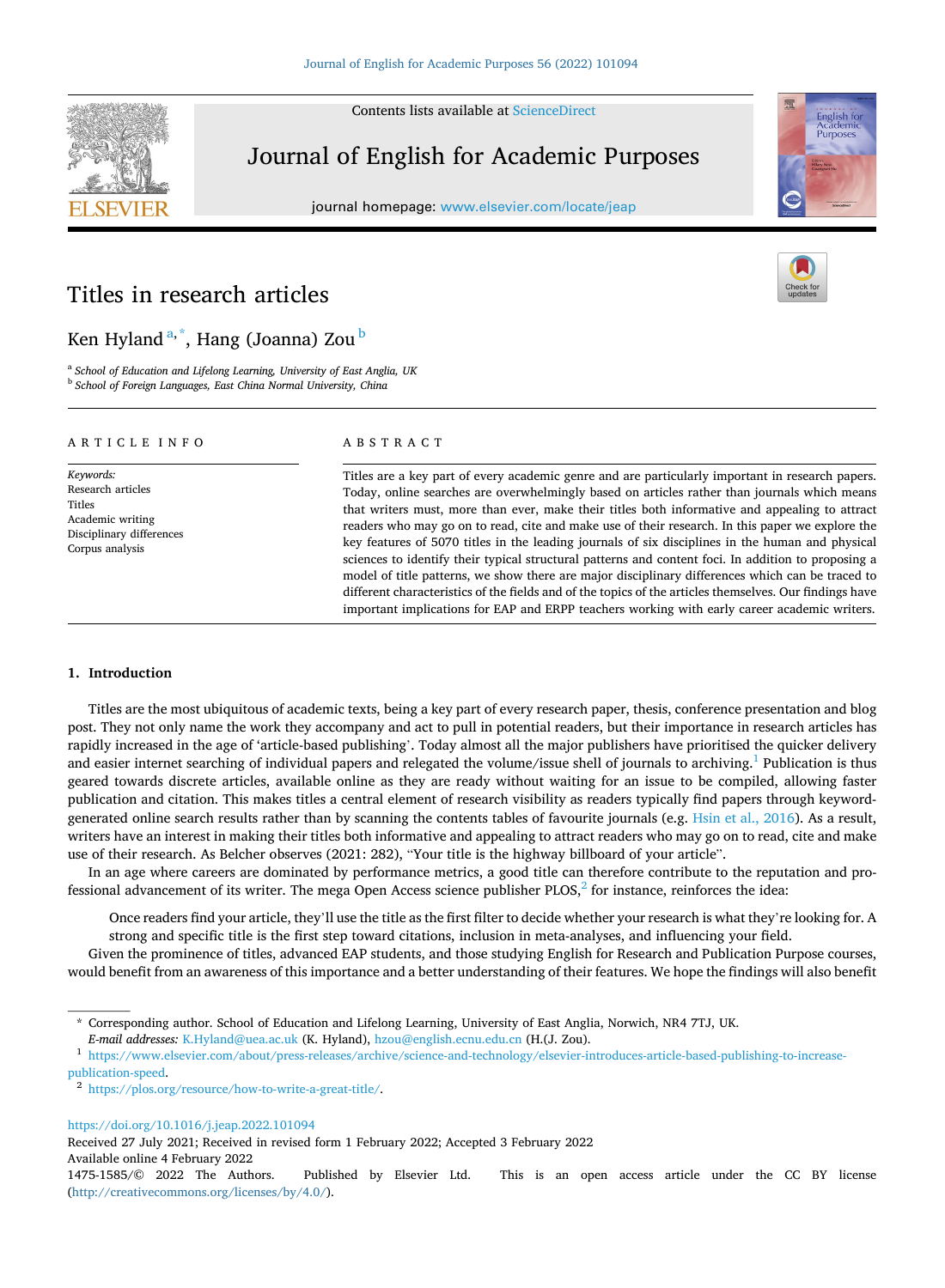those who assist and instruct novice writers with their efforts to publish.

The purpose of this paper is to explore the most frequent patterns and features of titles in leading journals in the human and physical sciences to identify what, through successfully published article titles in top journals, academics regard as 'strong and specific' about titles. We focus on 65 papers from each of 13 highly ranked journals in six fields, a total of 5070 titles, to answer the following questions:

- 1. What are the typical formal patterns of titles in published articles?
- 2. Are there disciplinary differences in the structure and length of these titles?
- 3. Are there disciplinary differences in the focus of these titles?
- 4. How might we explain these differences?

### **2. Titles in research writing**

Researchers, of course, want their work to be read and, perhaps equally, to be cited, and this is increasingly difficult with the tsunami of papers affecting every discipline. Competition to be noticed is intense, as eight million academics in 17,000 universities around the world seek to get their voices heard in English-language journals each year ([UNESCO, 2017](#page-12-0)). One of the largest journal publishers, Elsevier, for example, reports over two million articles submitted and one billion read in 2019 ([RELX, 2020\)](#page-12-0). Authors, then, need to lever every advantage they can to hook potential readers, especially as search patterns now involve combing internet databases rather than individual journals. The titles of academic papers thus reflect how authors believe they will best attract an audience for their work, and various means are used to achieve this, including statements, questions, puns, cultural allusions, quotations, compounds, etc. It is unclear, however, how authors achieve their goal in different fields.

What we do know is that the ways readers use titles have changed as technologies have come to determine the search and, by extension, reading patterns of academics. Thirty years ago, for example, [Bazerman \(1988:](#page-11-0) 239) spoke of biophysicists in fast moving fields staying current by visiting the library once a week to search the tables of contents of newly arrived journals. Scanning these contents involved rapid processing based on the topics or approaches in titles, which 'triggered their attention'. Even 15 years ago, title-scanning was still:

a regular activity within the scientific community for whom part of its daily routine is to search titles in libraries, catalogues, periodical indexes, references, databases, and tables of contents of edited books, reports, and proceedings.

# ([Soler, 2007](#page-12-0): 91)

Today, academics are more likely to search *Google Scholar*, rely on email alerts from key journals or use tools such as *PubCrawler*, 3 which automatically searches online publication databases such as PubMed using key search terms and then sends weekly emails highlighting potentially relevant papers ([Pain, 2016](#page-12-0)). All these methods, however, rely on the information writers provide in their titles.

To better accommodate these internet searches, numerous science journals have introduced detailed reporting guidelines. In the biomedical sciences, for example, journals introduced title requirements 20 years ago, and this may have influenced both the form and content of titles in that field. One major shift has been longer titles and the growing mention of methods in clinical Research Article (RA) titles, although this trend seems to differ by journal [\(Kerans et al., 2020\)](#page-12-0). There has also been a substantial and consistent trend towards more concrete and definitive titles in psychology since the mid-1980s [\(Whissell, 2012\)](#page-12-0) and, despite advice not to use them, an increasing use of question marks in the social sciences ([Ball, 2009\)](#page-11-0). These requirements and trends potentially create problems for authors using English as an additional language as longer, richer titles mean having to deal with greater phrasing complexity.

There is, however, no shortage of advice for learners on how to write enticing titles. Most sources recommend that writers keep their titles short, avoid irony, jargon and humour and aim to make them clear, informative and specific (e.g. [Grant, 2013](#page-12-0); [Gustavil,](#page-12-0) [2012;](#page-12-0) [Hays, 2010;](#page-12-0) [Hartley, 2005\)](#page-12-0). Such discussions of titles, however, tend to be short, prescriptive and intuitive. The widely used books by [Belcher \(2021\), Day \(2008\)](#page-11-0) and Cargill and O'[Connor \(2013\)](#page-11-0), for example, devote only a few pages at most to titles and offer general advice such as making the title specific, relevant and packed with searchable keywords. [Paltridge and Starfield \(2016\)](#page-12-0) and [Swales and Feak \(2012\),](#page-12-0) however, encourage readers to analyse the titles they find in target journals and disciplines, asking if they get a clear sense from them of what the article is about. Advice also appears in authoritative style guides, so, for example, the [APA \(2020\)](#page-11-0) manual advises writers to keep their title focused, no more than 12 words long and without 'abbreviations or words that serve no purpose'. In the sciences, PLOS<sup>4</sup> also recommends brevity, informativity and incorporation of keywords; it also admonishes writers to avoid sensationalism and questions.

Some journals also specify title requirements, especially in the sciences, some being very specific:

*Nature*<sup>5</sup>: Titles must fit on two lines in print and should avoid technical terms, abbreviations and active verbs.

Cell<sup>6</sup>: The title should capture the conceptual significance for a broad audience. The most effective titles are no more than 10 to 12 words and provide an overall view of the paper's significance rather than the detailed contents of the paper.

 $^3$ <https://pubcrawler.gen.tcd.ie/><br>  $^4$ <https://plos.org/resource/how-to-write-a-great-title/><br>  $^5$ <https://www.nature.com/nature/for-authors/initial-submission>.<br>  $^6$ https://www.cell.com/pb-assets/journals/research/matter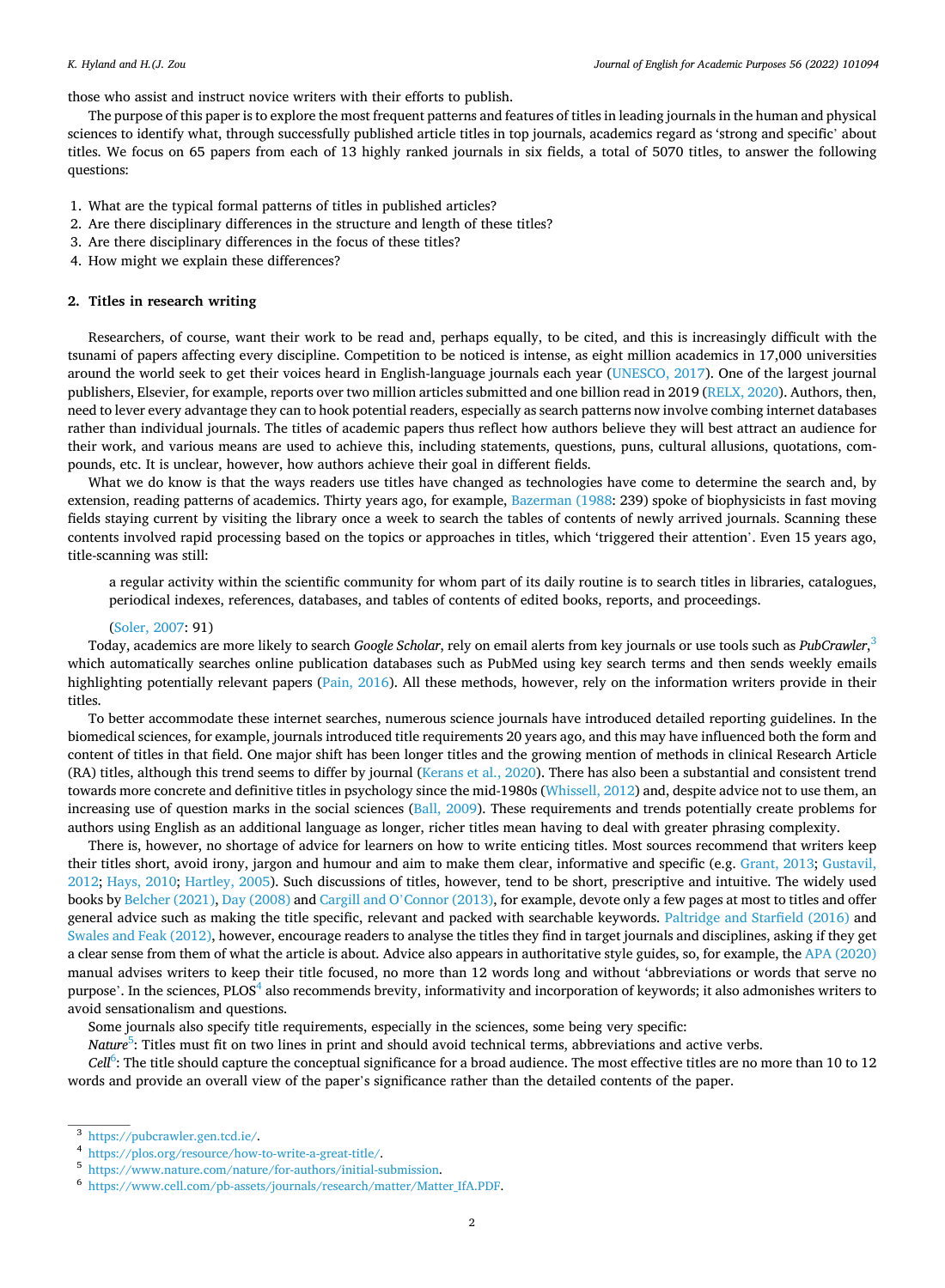*BMJ*<sup>7</sup>: The title should be informative and, for research papers, a subtitle with the study design (for example, "a phase III clinical trial" or "a systematic review and meta-analysis").

Communications on Pure and Applied Mathematics<sup>8</sup>: A short informative title that contains the major key words. The title should not contain abbreviations.

It is unclear, however, the extent to which writers actually observe these instructions. [Kerans et al. \(2020\)](#page-12-0), for example, found that fewer than half the titles in their corpus of medical journals actually complied with instructions to mention a result, although some might have implied results to an insider. About a third of the titles they coded as including results, moreover, only did so implicitly with phrases like "improved [outcome] with [treatment]". In [Goodman et al.](#page-12-0)'s (2001) medical corpus results appeared in only 18% of titles. Similarly, [Gastel and Day](#page-11-0)'s (2017 p. 42) admonishments to avoid compound titles (those divided into two parts), as pedantic and confusing to indexes, seems to be largely ignored in the sciences with an increase in recent years (e.g. [Milojevic, 2017\)](#page-12-0). [Soler \(2007\)](#page-12-0) also found a heavy use of compound constructions in social science disciplines while [Lewison and Hartley \(2005\)](#page-12-0) and [Hartley \(2007\)](#page-12-0) found compound constructions, especially those where the parts were separated by a colon, to be very common in titles.

Most research studies have taken a normative stance, seeking to advise authors what they should do to gain attention, by identifying title features which correlate with high citation counts (e.g. [Paiva et al., 2012](#page-12-0); [Thelwall, 2017](#page-12-0)). So, longer titles are cited more often in many disciplines (Jacques & [Sebire, 2010](#page-12-0), pp. 2–3; [van Wesel, Wyatt](#page-12-0) & ten Haaf, 2014), although this might not be the case in pure sciences ([van Wesel et al., 2014\)](#page-12-0). Titles that contain a colon may be more likely to attract citations (Buter & [van Raan, 2011](#page-11-0); Jacques & [Sebire, 2010](#page-12-0)), while those with question marks had poorer citation rates ([Paiva et al., 2012\)](#page-12-0).

In the largest study to date, [Hudson \(2016\)](#page-12-0) examined the impact of multiple authorship on the titles of papers submitted to the UK's four-yearly Research Evaluation Framework (the REF) in 2014. This involved 155,500 articles in 36 disciplines with the main findings being that: (i) the lengths of the titles increased with the number of authors in almost all disciplines, (ii) the use of colons and question marks tended to decline with increasing author numbers in most fields, (iii), citations to papers were higher when the titles were shorter and contained colons, (iv) citations were lower when they contained question marks. The author observes, however, that these results varied considerably between the disciplines, a finding which is repeated for other features of titles.

[Hartley \(2007\)](#page-12-0) showed disciplinary differences in the use of colons, for instance, with a greater use in the arts than in the sciences and also in the work of single authors than multiple authors. [Haggan \(2004\)](#page-12-0) concurs, showing colons to comprise 61% of titles in literature journals compared with less than 30% in linguistics and sciences. [Nagano \(2015\)](#page-12-0) and [Milojevic \(2017\)](#page-12-0) argue that the length of titles also differs between disciplines, being longer in the hard sciences such as medicine than the discursive sciences such as sociology. Terminology has also attracted attention. [Anthony \(2001\),](#page-11-0) for example, found considerable use of discipline and field-specific lexis in 600 papers from six IEEE computer science journals. Looking at the form of titles in a small corpus of 574 titles in three disciplines, [Appiah et al. \(2019\)](#page-11-0) found that noun phrases dominated the titles across the three fields, but business titles were longer than those in gynaecology and law and more likely to contain compound units with a colon. [Soler \(2007\)](#page-12-0) found a prevalence of nominal group titles in the science titles in her sample of 480 RA titles and that full-sentence title constructions were a disciplinary peculiarity of Biology titles. [Wang and Bai \(2007\)](#page-12-0) also found that 99% of titles in the *New England Journal of Medicine* were nominal groups. [Kerans et al. \(2020\)](#page-12-0) noted substantial variation in the mention of methods in titles and the mention of results differed between general and more specific journals.

Overall, the relative lack of research into titles may lead us to suppose that practices are homogeneous across the academy, but what research there is shows different interests and foci with titles differentiated by topic, journal and discipline. This is because, we assume, titles aim to both attract and inform and these goals are achieved in different ways in different contexts. Titles have to be sufficiently appealing to grab attention and appropriately descriptive of the article's content to be detected by information retrieval systems. However, there is a tension here as longer titles may increase information content but reduce the amount of interest they create. These variations can confuse novice writers and their teachers and so their analysis may assist those engaged in writing for publication courses. Here we explore the use of titles in six contrasting fields to identify their main characteristics and the ways that discipline can influence them.

#### **3. Corpus and methods**

In order to compile as representative a corpus as possible we aimed for both adequate breadth and a large size. We selected six disciplines offering a wide spread of disciplinary practices from the sciences, social sciences and humanities using categories recognised by SCImago<sup>9</sup>: applied linguistics (AL), education (Edn), history (His), mathematics (Math), mechanical engineering (Eng) and biochemistry (Bio). From each discipline we selected 13 journals from among the highest rated journals on the SCImago journal rankings (list in Appendix). From the tables of contents on each individual journal website we used stratified random sampling to identify the titles of 65 original full research articles published over the last 8 years to ensure greater comparability, eliminating reviews, correspondence, case reports and theoretical papers. This produced a corpus of 5070 article titles ([Table 1\)](#page-3-0) which exceeded almost all previous studies of titles.

The corpus was searched both manually and automatically, using AntConc [\(Anthony, 2019](#page-11-0)), to gain some understanding of the titles, identifying non-alphanumeric characters, such as colons, hyphens, question marks, etc, as well as words with the potential to

<sup>7</sup> <https://www.bmj.com/about-bmj/resources-authors/article-types>. 8 <https://onlinelibrary.wiley.com/page/journal/10970312/homepage/forauthors.html>. 9 <https://www.scimagojr.com/journalrank.php>.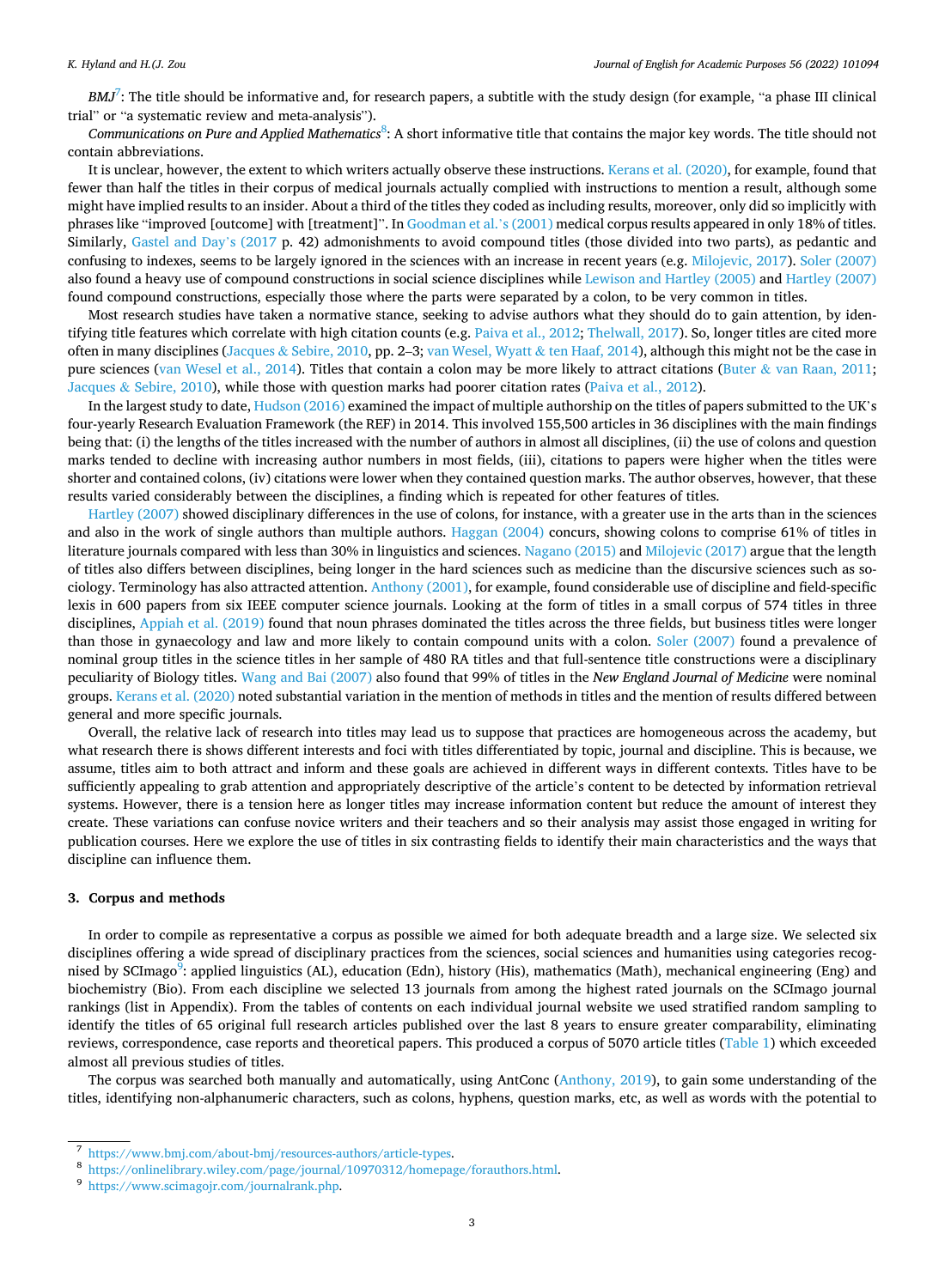<span id="page-3-0"></span>

| Corpus size and composition. |  |
|------------------------------|--|
|------------------------------|--|

| Discipline                 | Titles | Words  | Sub-totals |
|----------------------------|--------|--------|------------|
| <b>Applied Linguistics</b> | 845    | 11312  |            |
| Education                  | 845    | 12016  |            |
| History                    | 845    | 10700  | 34,028     |
| Mathematics                | 845    | 7581   |            |
| Engineering                | 845    | 9379   |            |
| Biochemistry               | 845    | 8157   | 25117      |
| Total                      | 5070   | 59,145 |            |

mark content. After several attempts, we devised the structure described in section [5](#page-4-0) below, distinguishing 'indicative' and 'interrogative' according to syntax, the use of punctuation to create two-part titles, and whether the examples referenced methods or results. Using this structure, each author independently coded a 30% sample of the corpus manually and an inter-rater agreement of 96% was achieved through discussion. Intra-reliability tests were also conducted by one author re-categorising 20% of the cases two weeks after the initial coding with full agreement between the two. All titles were then categorised according to the model.

We chose to focus on these formal features as objective and measurable means of distinguishing the preferences of different disciplines for particular kinds of titles. They are the characteristics that are most often discussed in the research literature and have tended to occur most frequently in style guides. Some 'how to' authors admonish their readers to avoid 'broad', 'dense', 'ambiguous' or 'clever' titles (e.g. [Belcher, 2021\)](#page-11-0), but we feel ill-equipped to make judgements which might not correspond with those of others – particularly those of disciplinary insiders. How explicit does a title on endocrinology or electromagnetic fields need to be before it becomes 'dense', for example? Without clear identifying criteria these are problematic categories to study in a large corpus such as ours. We also assume these transgressions will occur only infrequently in these successfully published papers. All our numeric data were imported into MATLAB (Version: R2020b (9.9.0. 1467703), a programming and numeric computing platform for analyzing data and creating models. We used this to calculate the length of titles, grouping them by disciplines, and the frequencies of each target feature per 100 words. The results are discussed in the following sections.

### **4. At some length: how long is a title?**

We first looked at the length of titles, finding considerable disciplinary variability. Title length is considered important for the retrieval, and thus the eventual citation, of articles. Because longer titles contain more words they offer more scope for search words but this can also make them inelegant and "more difficult to digest and may reduce the attraction factor" [\(Hudson, 2016](#page-12-0), p. 878). Shorter titles may also indicate a more specific scope and can attract a higher number of views and citations ([Paiva et al., 2012](#page-12-0)), although other studies have found the opposite. [Jacques and Sebire \(2010\)](#page-12-0) and [van Wesel et al. \(2014\),](#page-12-0) for example, found a positive correlation between length and impact in medical articles and [Milojevic \(2017\)](#page-12-0) found the same in astronomy and ecology but not in mathematics, robotics and economics. There also seems to be a negative relationship in biology and social sciences ([Didegah](#page-11-0)  $\&$ [Thelwall, 2013\)](#page-11-0), sociology ([van Wesel et al., 2014\)](#page-12-0), and psychology (Subotic & [Mukherjee, 2014\)](#page-12-0). So the jury is out on the advantages of longer titles and a causal connection remains to be established.

As we noted above, the average length of titles seems to be strongly discipline-dependent ([Milojevic, 2017; Nagano, 2015; Soler,](#page-12-0) [2007\)](#page-12-0), with longer titles produced by larger teams ([White, 1991\)](#page-12-0) and now averaging 40% longer than 60 years ago [\(Milojevic, 2017](#page-12-0)). Speculatively this is a result of the greater detail needed to distinguish them from previous, possibly more general, studies as fields evolve. [Kerans et al.](#page-12-0)'s (2020) study of RA titles in eight top-ranked journals in clinical medicine notes that exceptionally long titles appear consistently only in some clinical journals and that the trend towards longer titles may have stabilised.

Using the technical computing language MATLAB, we grouped all 5070 titles into four categories depending on their length. These results, shown in [Table 2](#page-4-0), confirm disciplinary variation in title length, revealing the surprising finding that longer titles tended to be more common in the more discursive social science disciplines than the STEM papers. This contradicts [Nagano \(2015\)](#page-12-0), but as she focused on articles in just four 'relatively prestigious' journals in each field, the results may have been influenced by the conventions of particular journals. Similarly, [Soler \(2007\)](#page-12-0) found average title lengths higher in three hard sciences, but this was a smaller-scale study and refers to articles published between 1996 and 2002, and so does not take account of changes in the last 20 years.

As can be seen, applied linguists, educationalists and historians seem to prefer titles over 12.5 words long while mathematicians, biochemists and engineers had much lower averages. Like our study, [Lewison and Hartley \(2005\),](#page-12-0) looking at half a dozen STEM fields, found that mathematicians employed the shortest titles, with around nine words, while biology had the longest, averaging 15. In fact, 70% of the titles in our maths corpus were under 10 words. The reason for these disciplinary differences is unclear, but the numbers certainly suggest definite disciplinary preferences.

One explanation for different title lengths may lie in the nature of the specific research undertaken. Thus in newly emerging areas, those with little activity or in overviews, shorter titles are able to capture the broad scope of the paper in an immediate and engaging way:

- 1) Lumpen Politics? A Day in "El Hueco" (Hist)
- 2) Additive manufacturing of multi-material structures (Eng)
- 3) Does College Influence Sociopolitical Attitudes? (Edn)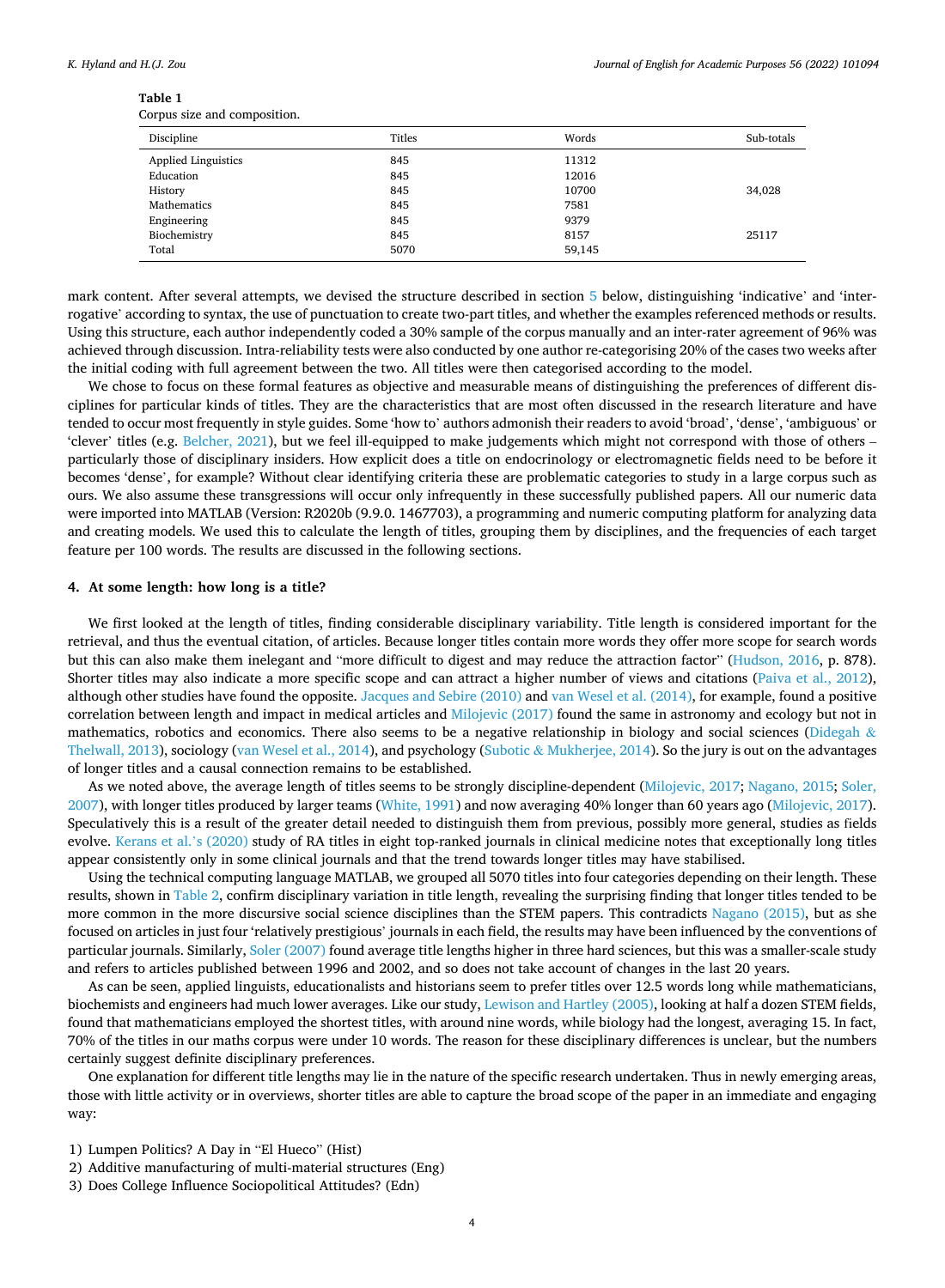#### <span id="page-4-0"></span>**Table 2**

Word length of titles (Number and % of total papers) by discipline.

|               | App Ling |               | Education |               | History |       | Maths |       | Biochemistry |       | Engineering |       |
|---------------|----------|---------------|-----------|---------------|---------|-------|-------|-------|--------------|-------|-------------|-------|
|               | No.      | $\frac{0}{0}$ | No.       | $\frac{0}{0}$ | No.     | $\%$  | No.   | $\%$  | No.          | $\%$  | No.         | $\%$  |
| 1-5 words     | 16       | 1.9           |           | 0.8           | 27      | 3.2   | 116   | 13.7  | 54           | 6.4   | 112         | 13.3  |
| 6-10 words    | 191      | 22.6          | 134       | 15.9          | 239     | 28.3  | 482   | 57.1  | 338          | 40.0  | 433         | 51.2  |
| $11-15$ words | 393      | 46.5          | 406       | 48.0          | 380     | 45.0  | 220   | 26.0  | 348          | 41.2  | 222         | 26.3  |
| $15+$ words   | 245      | 29.0          | 298       | 35.3          | 199     | 23.5  | 27    | 3.2   | 105          | 12.4  | 78          | 9.2   |
| Total         | 845      | 100.0         | 845       | 100.0         | 845     | 100.0 | 845   | 100.0 | 845          | 100.0 | 845         | 100.0 |
| Average       | 13.4     |               | 14.2      | 12.7          |         |       | 9.0   |       | 11.1         |       | 9.7         |       |

Such succinctness, of course, runs the risk of promising more than can be delivered within the confines of a short paper, or, equally, of condensing information to the point of excluding all readers but the most informed specialist:

- 4) Riemannian hyperbolization (Maths)
- 5) Regular supercuspidal representations. (Maths)
- 6) A Thermally Reformable Protein Polymer (Bio)

The ability to compress a topic to its bare bones in this way therefore risks narrowing the potential audience for a paper and so minimising its impact in terms of readership and citations.

In contrast, authors working in more densely explored and contested areas are more likely to spell out what is distinctive about their study to distinguish it from the herd and attract the larger number of authors working in that field:

- (7) A unified methodology for calculation of compliance and stiffness contribution tensors of inhomogeneities of arbitrary 2D and 3D shapes embedded in isotropic matrix - open access software (Eng)
- (8) Do Schools Reduce or Exacerbate Inequality? How the Associations Between Student Achievement and Achievement Growth Influence Our Understanding of the Role of Schooling. (Edn)

Such explicit labelling, however, lacks the catchy impact of shorter versions and may be missed by the algorithms which search for research topics.

An alternative explanation for differences in title lengths is that unlike physical scientists, social scientists work in areas which often span more disparate audiences which may lack the background needed to see the importance and coverage of the work. Research is often less linear and more disparate, interdisciplinary and less bound to a specific context of knowledge, which means titles may require greater explicitness, and so length, to create such a recognizable context:

- (9) Where's the vision? Rescuing integrativeness to understand the language learning motivation of English-speaking EFL instructors living in South Korea. (AL)
- (10) How Many Household Formation Systems Were There in Historic Europe? A View Across 256 Regions Using Partitioning Clustering Methods. (Hist)

Similarly, longer titles help spell out the topic to specify what might be new, encouraging readers to explore the text further and discover results relevant to their own work:

- (11) Do Schools Reduce or Exacerbate Inequality? How the Associations Between Student Achievement and Achievement Growth Influence Our Understanding of the Role of Schooling (Edn)
- (12) Camp Composition and the Rocky Mountain Fur Trade: Estimating the Native Presence at the Early Rendezvous and Winter Camps, 1825–1830 (Hist)

Whatever the reason, it is clear that some disciplines have a greater tolerance or need for longer titles and this allows authors to offer a more explicit representation of their work. We now turn to the ways authors structure their titles.

# **5. Representing research: title structures**

The literature offers almost as many structures to describe titles as there are studies of them. [Hartley \(2008\)](#page-12-0) lists 13 different formats. These range from titles that announce the general subject (e.g. *On writing academic titles*), state findings (e.g. *titles grow with number of authors*) or indicate a controlling question (e.g. *How do academics write titles?*) through to those that offer descriptions or options (e.g. *Seven types of title*). [Kerans et al. \(2020\)](#page-12-0) focus on the parts of medical journal articles included in their titles, together with the number of parts of the titles and their punctuation, adding up to ten sub-types. [Soler \(2007\)](#page-12-0) gives a description of four types: nominal group, full sentence, compound, and question while, in a later study of 260 titles in one education journal, [Hartley \(2017\)](#page-12-0) suggests three: those with a colon, single sentence and question. [Jamali and Nikzad \(2011\)](#page-12-0) also identify three common types: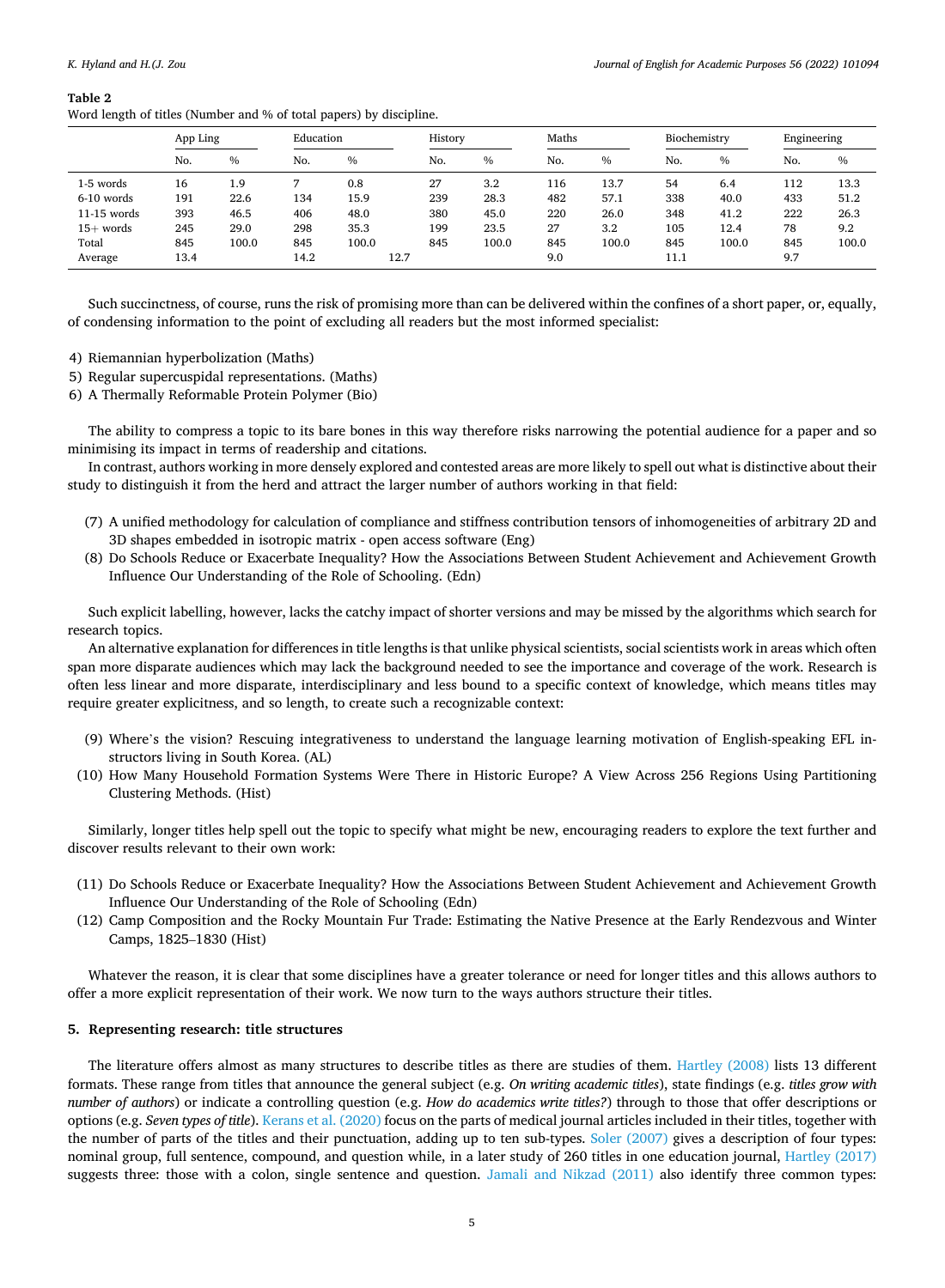declarative titles, which state the main findings, descriptive titles, which simply describe the subject of the article, and interrogative titles, which present the topic as a question.

As can be seen, however, these categorisations often tend to confuse form with content, fail to show the connections between them and obscure the fact that very few of the described styles are actually used, thus giving undue prominence to infrequent types. Some prioritise positioning or grammatical patterning, and others punctuation or content. We sought to create a robust and comprehensive model to help illuminate the options available to writers and reveal the preferences of those working in different disciplines. Drawing on the earlier models and after several abortive attempts, we settled on a tree diagram which categorises the titles according to their form and then their content. This meant coding all 5070 cases as having either an Indicative or Interrogative structure, and identifying these as either a single sentence, conveying the topic, or a compound, comprising two parts separated by a colon or other punctuation. Each Compound can be descriptive, simply stating the topic, or detailed, including the approach or results. This is shown diagrammatically as Fig. 1 together with the raw figures for each branch to indicate its overall use. We elaborate these below.

## *5.1. Syntactic types: indicative or interrogative?*

Titles are either indicative or interrogative: posed as a statement or a question. Fig. 1 shows that they are overwhelmingly of the former type in all fields. The latter type comprise just 8.5% of all titles in our corpus. [Table 3,](#page-6-0) however, shows clear disciplinary differences, with less than 1% of interrogative titles in the three STEM disciplines – which show a strong preference for indicative titles.

Clearly, indicative titles are able to express the topic of the paper in a straightforward, no-nonsense way, either briefly or with elaboration to include not only the topic (13), but also the approach (14) or the result (15):

- (13) Geometric criteria for overtwistedness (Maths)
- (14) A Longitudinal Study of Voice Onset Time Development in L2 Spanish Stops (AL)
- (15) The Hannes hand prosthesis replicates the key biological properties of the human hand (Eng)

These writers are intent on presenting the topic of their paper in a clear and accessible way which minimizes processing effort and will not confuse algorithmic searches. The preference for indicative titles in the sciences might be a consequence of this and the firm admonishments of key journals, publishers and style guides to ensure brevity and informativity and avoid questions, which might be seen as distracting and gimmicky.

Although other studies confirm this, it is, perhaps, surprising to find so few interrogatives in the corpus. After all, academic research is governed by questioning. Papers are written with questions in mind or problems to solve, but they seem to rarely emerge explicitly in titles. Despite increasing over time, they are still rare in the sciences (Cook & [Plourde, 2016](#page-11-0); Fox & [Burns, 2015](#page-11-0)). [Hudson \(2016\)](#page-12-0) found that titles which included question marks were longer than other titles, helping to explain the longer titles in the soft sciences. While it is hard to establish causality, a study of over 2000 articles published in 6 PLoS science journals found that those with question titles were more often downloaded, but less frequently cited (Jamali & [Nikzad, 2011\)](#page-12-0).

Questions, however, exploit the interactivity of familiar conversational discourses and have the impact to grab the reader at the outset with an arresting directness and to demand attention with a striking expression. This is all the more provocative when found in a discipline which normally shuns interrogatives:



**Fig. 1.** A categorization of titles.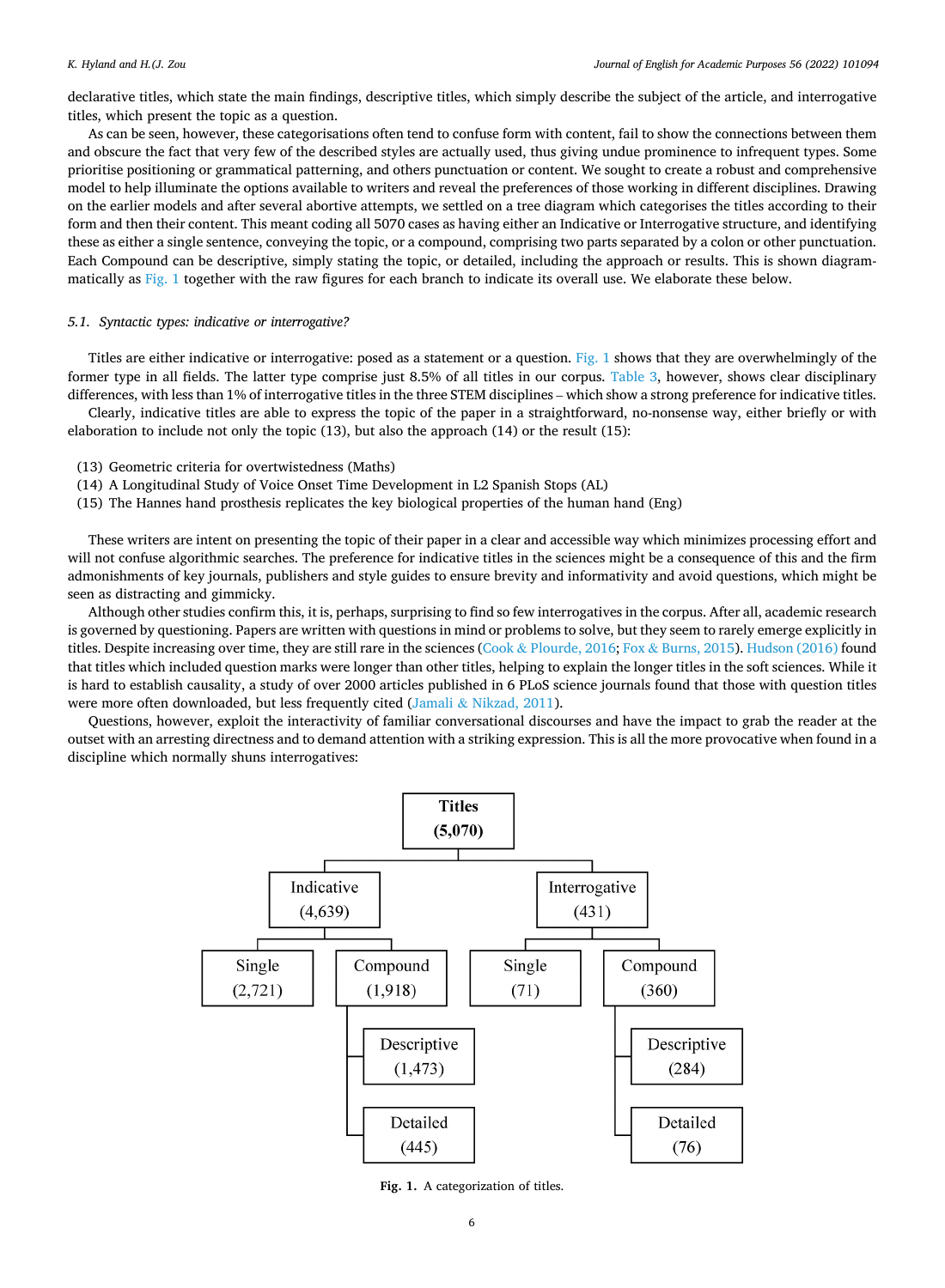#### <span id="page-6-0"></span>**Table 3**

Distribution of syntactic forms in titles.

|               | App Ling |               | Education |       | History |       | Maths |               | Biochemistry |       | Engineering |       |
|---------------|----------|---------------|-----------|-------|---------|-------|-------|---------------|--------------|-------|-------------|-------|
|               | No.      | $\frac{0}{0}$ | No.       | $\%$  | No.     | $\%$  | No.   | $\frac{0}{0}$ | No.          | $\%$  | No.         | $\%$  |
| Indicative    | 724      | 85.7          | 646       | 76.4  | 769     | 91.0  | 843   | 99.8          | 836          | 98.9  | 821         | 97.2  |
| Interrogative | 121      | 14.3          | 199       | 23.6  | 76      | 9.0   | ∠     | 0.2           |              | 1.1   | 24          | 2.8   |
| Total         | 845      | 100.0         | 845       | 100.0 | 845     | 100.0 | 845   | 100.0         | 845          | 100.0 | 845         | 100.0 |

(16) Why Webster? (Maths)

(17) What is the future of immunotherapy in multiple myeloma? (Bio)

(18) Aztecs Abroad? Uncovering the Early Indigenous Atlantic (Hist)

Questions in titles, however, are never a naïve display of ignorance, nor do they simply signal the topic of a paper. They both promote the article itself to the reader and represent the writer as someone with an insider's understanding of what constitutes a real issue and who has a plausible response to it.

## *5.2. Formats: single or compound?*

Beyond selecting either an indicative or interrogative title, authors have the option of a single format, describing the article in one sentence, or as a compound of two or more parts separated by punctuation, usually a colon. Tables 4 and 5 show that single formats predominated, but only marginally, at 55% of the total, with compounds dominating the interrogative forms. More striking, perhaps, are the disciplinary contrasts, with the hard sciences overwhelmingly favouring single forms and the soft sciences preferring compounds.

Single titles, as we have noted, generally offer straightforward representations of what the reader will find in the accompanying article. Their effectiveness lies in their transparency and this can be disarmingly direct and effectively minimalistic:

(19) Soft sensors that can feel it all (Eng)

(20) A game-theoretic analysis of the Waterloo campaign (Hist)

Often, however, their impact lies in their detail, providing more targets for automated searches and suggesting both potentially relevant material for readers and a credible indication of the author's competence:

(21) Multistage distributionally robust mixed-integer programming with decision-dependent moment-based ambiguity sets (Maths)

(22) Roles of MACl in Sequentially Deposited Bromine-Free Perovskite Absorbers for Efficient Solar Cells ( Eng)

Interrogative forms can be particularly disarming, apparently posing real and enticing questions that are almost journalistic in their effect of capturing attention and arousing interest:

- (23) How Does the Ribosome Fold the Proteome? (Bio)
- (24) How many rushed during the Oklahoma land openings? (Hist)

Single titles are therefore typically unadorned and explicit, speaking to the community directly and through the search engines they use. This, then, may be one important reason why the STEM authors favour this form as in some ways their audience is relatively better defined than the social science readers. The way that scientific knowledge is created, step-by-step in a more linear fashion, helps define a specific context of research to which the current work is a contribution: a problem being addressed within an established framework of knowledge. This means that scientists can presuppose a certain amount of shared knowledge with the potential audience and can refer to this in a direct and straightforward way. The social scientists, on the other hand, often need to elaborate what readers will find in the paper to attract an audience who may be unfamiliar with the area (e.g. Becher & [Trowler, 2001;](#page-11-0) [Hyland, 2004\)](#page-12-0).

Compound titles, containing non-alphanumeric characters, such as colons, hyphens, dashes, and periods, allow authors to expand the topic in this way and are extremely commonplace across the soft knowledge disciplines. Only 15% of the hard science titles in our corpus comprised compound types and the differences across fields, in fact, are considerable: ranging from 82% in History to 5% in

#### **Table 4**

Distribution of Indicative patterns (number and %).

|          | App Ling |       | Education |       | History |               | Maths |       | Biochemistry |               | Engineering |       |
|----------|----------|-------|-----------|-------|---------|---------------|-------|-------|--------------|---------------|-------------|-------|
|          | No.      | $\%$  | No.       | $\%$  | No.     | $\frac{0}{0}$ | No.   | $\%$  | No.          | $\frac{0}{0}$ | No.         | $\%$  |
| Single   | 263      | 36.3  | 189       | 29.3  | 140     | 18.2          | 798   | 94.7  | 705          | 84.3          | 626         | 76.2  |
| Compound | 461      | 63.7  | 457       | 70.7  | 629     | 81.8          | 45    | 5.3   | 131          | 15.7          | 195         | 23.8  |
| Total    | 724      | 100.0 | 646       | 100.0 | 769     | 100.0         | 843   | 100.0 | 836          | 100.0         | 821         | 100.0 |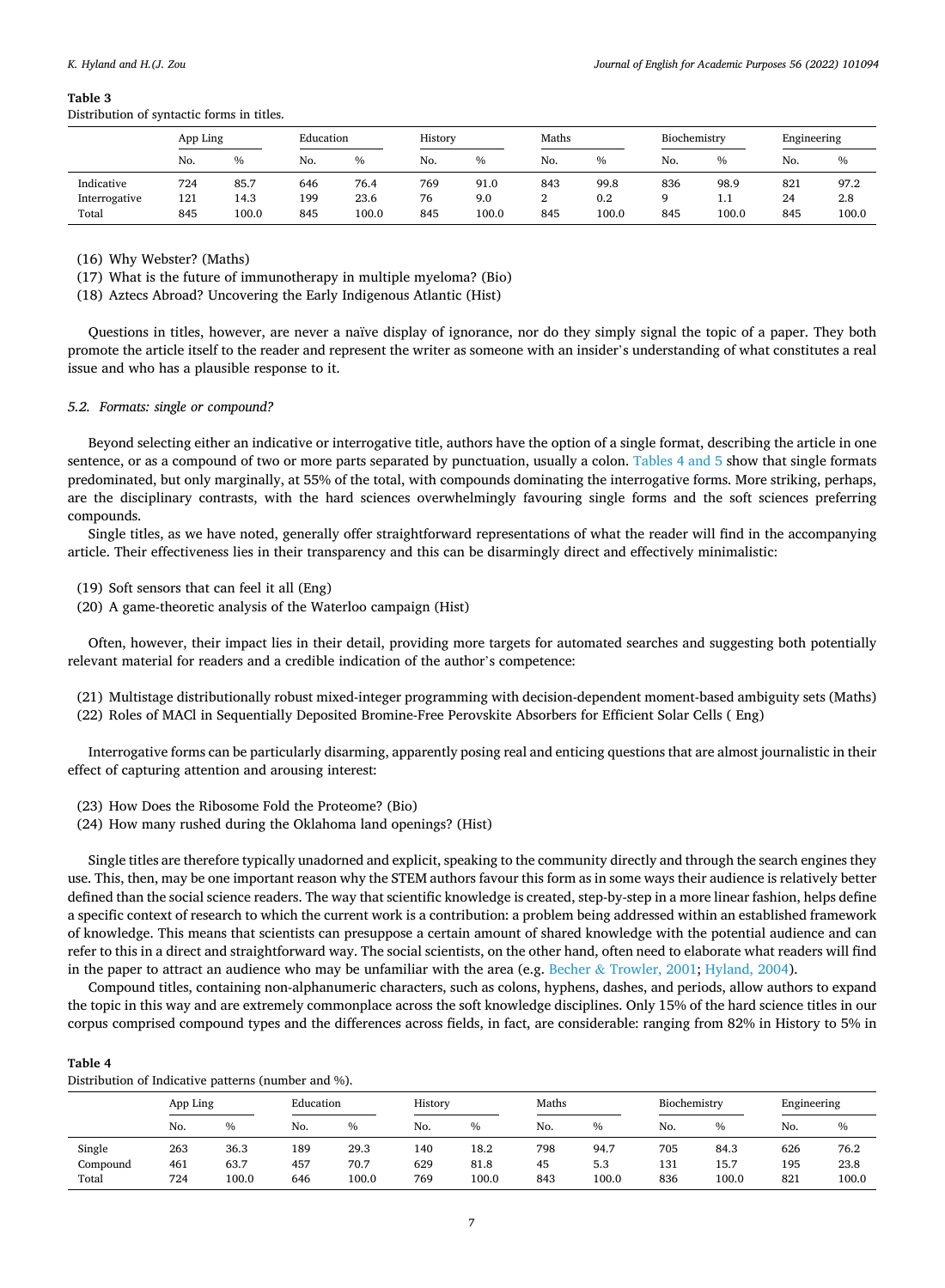#### **Table 5**

Distribution of interrogative patterns.

|          | App Ling |       | Education |       | History |       | Maths         |       | Biochemistry |       | Engineering |       |
|----------|----------|-------|-----------|-------|---------|-------|---------------|-------|--------------|-------|-------------|-------|
|          | No.      | %     | No.       | $\%$  | No.     | $\%$  | No.           | $\%$  | No.          | $\%$  | No.         | $\%$  |
| Single   | 22       | 18.2  | 23        | 11.6  | 10      | 13.2  | ı             | 100   |              | 55.6  | a           | 37.5  |
| Compound | 99       | 81.8  | 176       | 88.4  | 66      | 86.8  | 0             | 0.0   |              | 44.4  | 15          | 62.5  |
| Total    | 121      | 100.0 | 199       | 100.0 | 76      | 100.0 | $\Omega$<br>▵ | 100.0 |              | 100.0 | 24          | 100.0 |

Maths. [Hartley \(2007\)](#page-12-0) also found greater use of compounds in the Arts than in the sciences while [Lewison and Hartley \(2005\)](#page-12-0) observed that single authors used significantly more colonic titles than groups of authors, suggesting why they might be dominant in the soft fields. Overall, however, the literature has been preoccupied with discovering whether compound titles are associated with higher citations. [Jacques and Sebire \(2010\)](#page-12-0) and [Buter and van Raan \(2011\),](#page-11-0) for example, believe they are while [Hartley \(2007\)](#page-12-0) found the opposite. Thus, once again, disciplinary preferences influence practices. As can be seen in our examples, the prevalent punctuation is the colon, which seems to have increased in popularity in recent years (Lewison & [Hartley, 2005\)](#page-12-0) although [Jamali and Nikzad \(2011\)](#page-12-0) found that articles with a colon had both fewer downloads and fewer citations.

Using punctuation to provide a subtitle or a multicomponent title enables authors to pack more information into their title and so may be associated with the longer titles in the social sciences. Compounds allow authors to pack more information into a title by either elaborating the topic (25) or by specifying it more precisely (26)

- (25) Recipes for Respect: African American Meals and Meaning (Hist)
- (26) Simulation-Based Learning in Higher Education: A Meta-Analysis (Edn)

Compounds also provide authors with the opportunity to enliven their title, sometimes by a pop culture reference (27–28) or more often by a quotation (29–30), which are particularly favoured by applied linguists and historians:

- (27) Space Oddities: The Acquisition of Agreement Verbs by L2 Learners of Sign Language of the Netherlands (AL)
- (28) Sympathy for the devil? A defence of EAP (AL)
- (29) "We are all republicans": Political Articulation and the Production of Nationhood in France's Face Veil Debate. (Hist)
- (30) "I believe the findings are fascinating": Stance in 3-min theses (AL)

Interrogative compounds, as Table 5 shows, are almost non-existent in the science titles, representing the two patterns least favoured by scientists. A desire to convey the content direct and concisely, the admonishment of style guides and the proscriptions of journals may combine to restrict this form to the soft knowledge journals. We turn to these compound types in more detail in the next section.

### *5.3. Compound content: descriptive or detailed?*

The final level of our hierarchy of author choices concerns the content of the title and whether to opt for a descriptive title or one adorned with greater detail. Because single types principally concern the topic of the paper, we focus here on how authors exercise the options that compound titles make available. Compounds, as we noted, assist authors in presenting an informative, yet concise, statement of their paper. The interrelationship between the two parts can succinctly present the object of study in different ways. They may offer the topic in general and specific terms, a problem followed by a solution, a topic with a method, a topic with a result, and so on. We suggest that the author has two main options: should the title be *descriptive*, that is, indicate only the subject of the article, or *detailed*, stating the main findings or approach? Interestingly, while the latter is more informative, over three quarters of our 5070 titles were descriptive (Table 6).

- (31) Breaking barriers: Quebec platelet disorder (Bio)
- (32) "I'm a Teacher, I'm Gonna Always Protect You": Understanding Black Educators' Protection of Black Children (Edn)

Alternatively the second part can function to generate interest from a recognizable context (33) or offer a solution to known problems (34):

## **Table 6**

Distribution of compound title types (%).

i *Descriptive types* can clarify the topic following a general, attention-grabbing opening (31), or quotation (32):

|               | Descriptive (Topic only) | Detailed (Approach or result) | Total |
|---------------|--------------------------|-------------------------------|-------|
| Indicative    | 76.8                     | 23.2                          | 100   |
| Interrogative | 78.9                     | 41.1                          | 100   |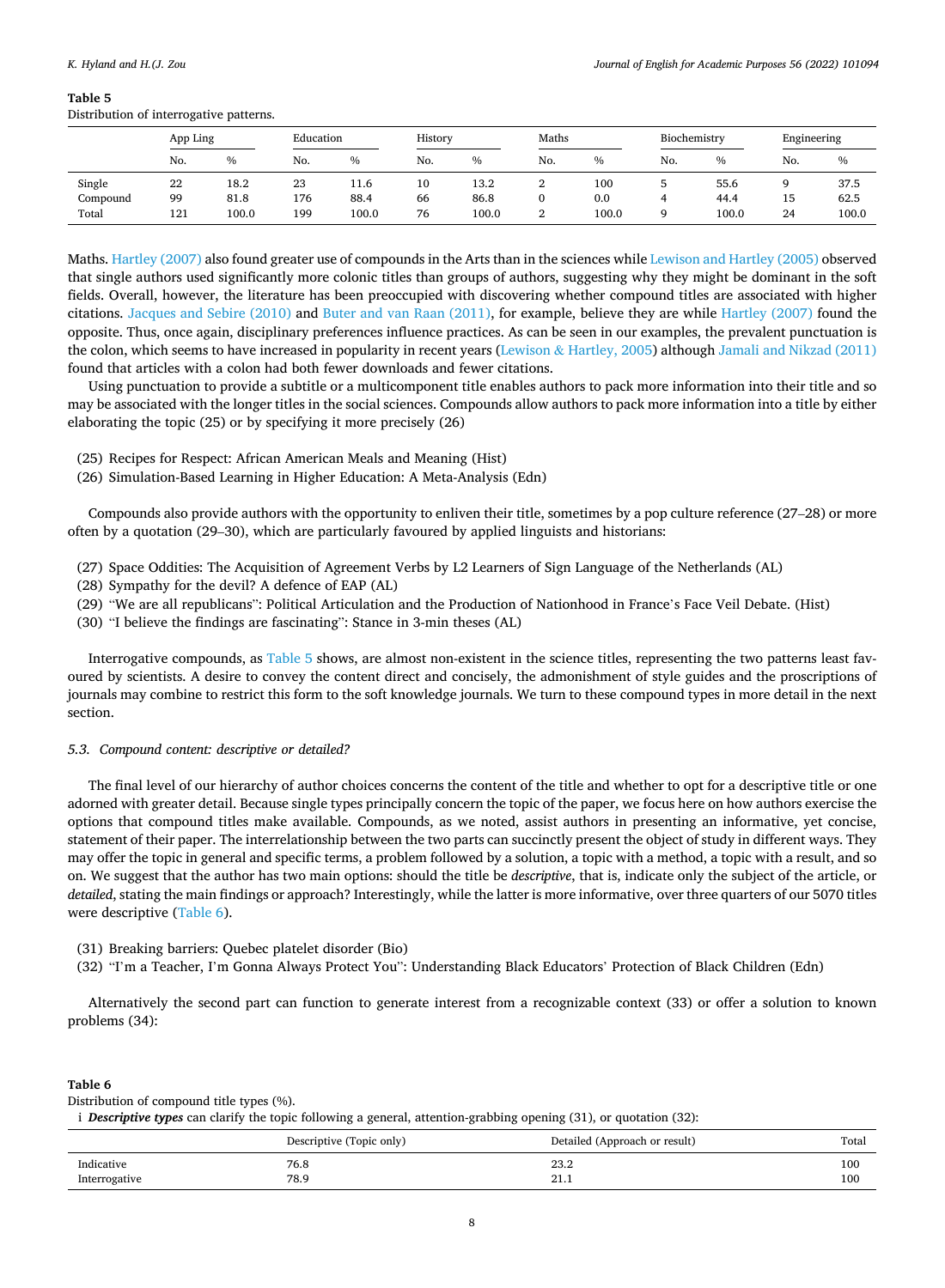- (33) [Knowledge construction in academia:A challenge for multilingual scholars](http://apps.webofknowledge.com/full_record.do?product=UA&search_mode=GeneralSearch&qid=9&SID=7Fx43jjfxVFi3IVT6Ib&page=6&doc=60) (AL)
- (34) Overcoming blood-brain barrier transport: Advances in nanoparticle-based drug delivery strategies (Eng)

In interrogative formats, descriptive titles can make a powerful impression by arresting the reader with an eye catching and stimulating problem, following up the question with a clearer statement of the topic:

- (35) Can pandemics affect educational attainment? Evidence from the polio epidemic of 1916 (Hist)
- (36) Should We Listen or Read? Modality Effects in Implicit and Explicit Knowledge (AL)

Such strategies present readers with an issue that they realise they may want to learn more about, recognising that the question is rhetorical and the title promises an answer in the paper. Interestingly, biochemists tend to favour a reversal of this pattern, with the question concluding a statement of the topic, thereby problematising the familiar and raising an issue which challenges current thinking on a topic:

- (37) Lipid nanovesicles for biomedical applications: 'What is in a name'? (Bio)
- (38) Plant-based sterols and stanols in health & disease: "Consequences of human development in a plant-based environment?" (Bio) (39) An appraisal of meta-analysis guidelines: how do they relate to safety outcomes? (Bio)

*ii Detailed titles*, on the other hand, are more informative. They not only describe the topic but also offer greater detail about either the main findings of the study or, more often, the methodology used to reach them. Thus, in (40) a question informs the reader what the paper is about and then how this will be answered using a comparative methodology of legislative proposals. Example (41), an indicative case, informs potential readers that the article contains a study of a current problem using a cutting-edge methodology.

(40) Exclusion or exemption from risk regulation? A comparative analysis of proposals to amend the EU GMO legislation (Bio) (41) Laser writing of electronic circuitry in thin film molybdenum disulfide: A transformative manufacturing approach (Eng)

All disciplines show a clear preference for descriptive titles, preferring to hold their fire on the details of their studies. Table 7 shows that only education and engineering flout this pattern in any major way, presenting about one-third of their titles as detailed types. Titles in history and mathematics offer readers very little additional information about the papers they accompany.

When authors chose to provide a detailed title they overwhelmingly did so by adding the approach or methodology adopted in the study, rather than the results, so aiding searches and encouraging readers to read on. This may be especially useful in attracting readers who may be using the same method or looking for innovative approaches to a shared problem:

- (42) Developing and Validating an Academic Vocabulary List in Russian: A Computational Approach. (AL)
- (43) Assessing the security of electricity supply through multi-scale modeling: The TIMES-ANTARES linking approach (Eng)
- (44) Avant-garde: an automated data-driven DIA data curation tool (Bio)

Combining an approach with an interrogative in a detailed title can be particularly effective in making a strong impression on potential readers by suggesting that the writer has a methodological solution to a common problem:

- (45) "It has no meaning to me." How do researchers understand the effectiveness of literature searches? A qualitative analysis and preliminary typology of understandings (Edn)
- (46) Thriving? Or Surviving? An Approach-Avoidance Perspective on Adult Language Learners' Motivation (AL)

The inclusion of results in titles seems to be on the increase in biological science journals such as *Cell* ([Rosner, 1990\)](#page-12-0) but is somewhat controversial, especially in medical literature, with some journals banning mention of results and others insisting on it (McGowan & [Tugwell, 2005](#page-12-0)). In [Kerans et al.](#page-12-0)'s (2020) small-scale study of titles in medical papers, only those in the dermatology journals mentioned results and [Wager et al. \(2016\)](#page-12-0) found readers were not overly influenced by them. In our corpus they are relatively rare, presumably because authors don't want to give too much away before they get a click recorded on the paper itself. Where they do

# **Table 7**

Compound types by discipline (%).

| Discipline   | Indicative  |          | Interrogative |          |
|--------------|-------------|----------|---------------|----------|
|              | Descriptive | Detailed | Descriptive   | Detailed |
| App Ling     | 71.8        | 28.2     | 87.9          | 12.1     |
| Education    | 57.5        | 42.5     | 65.3          | 34.7     |
| History      | 96.7        | 3.3      | 97.0          | 3.0      |
| Mathematics  | 88.9        | 11.1     | 0.0           | 0.0      |
| Biochemistry | 76.3        | 23.7     | 100           | 0.0      |
| Engineering  | 67.2        | 32.8     | 93.3          | 6.7      |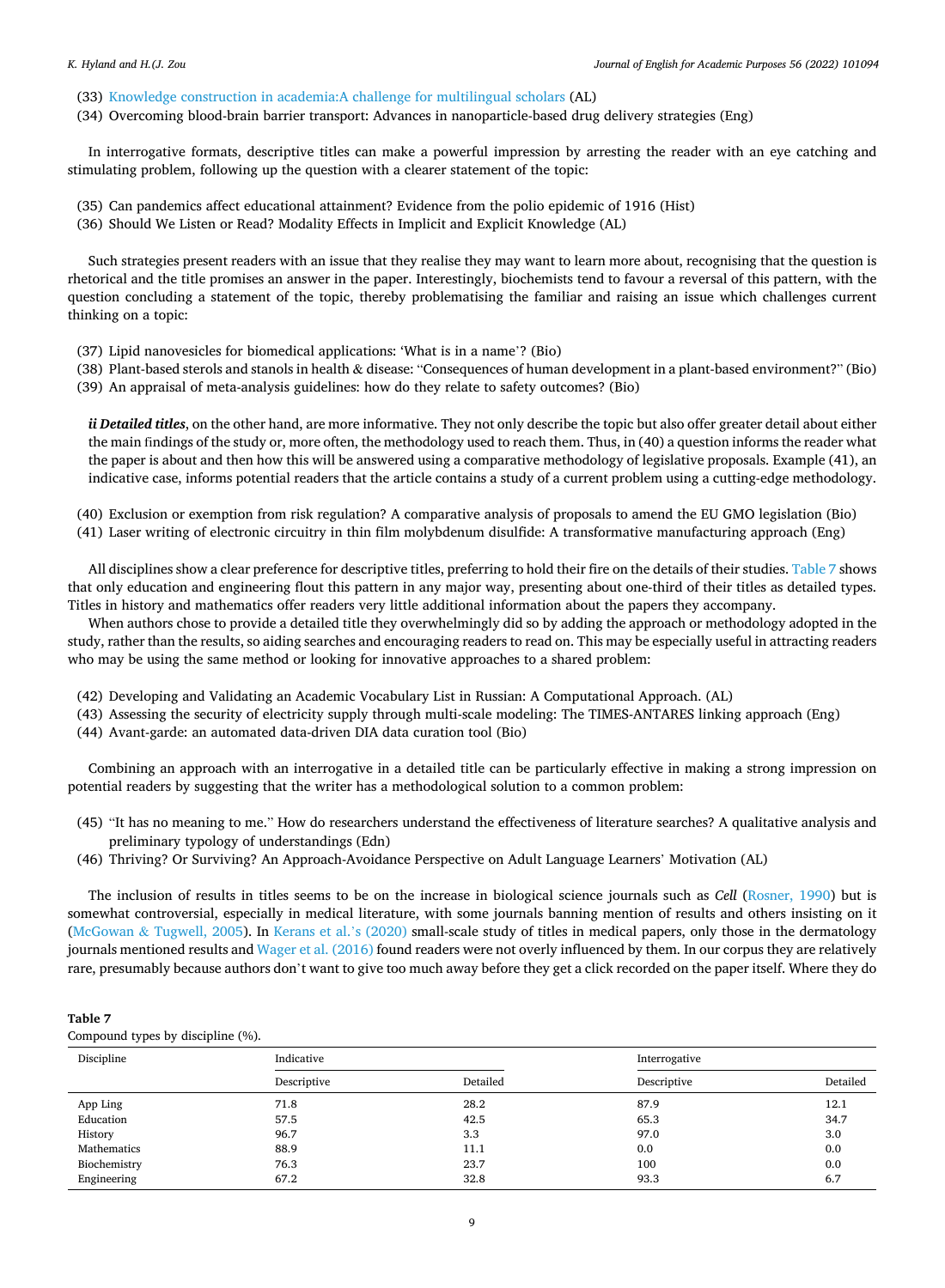occur, they are often outsider-opaque, enticing further investigation of the paper:

- (47) Repeat after us: Syntactic alignment is not partner-specific (AL)
- (48) Nothing to lose: why early career scientists make ideal entrepreneurs (Bio)
- (49) Does an Option to Review Instructional Explanations Enhance Example-Based Learning? It Depends on Learners' Academic Self-Concept (AL)

An interesting variation, found almost exclusively in the applied linguistics papers, is the writer's decision to front the result in the title, thereby challenging title norms and forcing readers to reflect for a moment:

- (50) Statistical Regularities Affect the Perception of Second Language Speech: Evidence from Adult Classroom Learners of Mandarin Chinese (AL)
- (51) Second and third language learners' sensitivity to Japanese pitch accent is additive: an information-based model of pitch perception (AL)
- (52) Pronunciation Can Be Acquired Outside the Classroom: Design and Assessment of Homework-Based Training (AL)

This strategy therefore achieves its impact by creating a dissonance in the reader's expectations, presenting what is 'new', or what might be thought to be the bottom line of the paper, in the thematic 'given' position. This then encourages the reader to pause in scanning potential titles to focus on this one and perhaps be drawn to the rheme of the title which contains information about the way the result was obtained.

# **6. Conclusions**

Article titles are a rich source of information about disciplines, fields, journals and the proclivities of individual authors. They reveal something of fashionable topics and emerging sub-fields, but for EAP researchers they are important for what they tell us about authors' perceptions of disciplinary practices and how they think they might best reach potential readers. While most studies have focused (inconclusively) on correlations of particular aspects of titles with impact in specific fields, we have cast our net more widely and sought to discover patterns and characteristics of titles across a range of disciplines. Such information is useful for understanding more about the processes of knowledge creation, about publishing practices, and about how we might usefully advise novice researchers.

Returning to our research questions, we have found some contradictions between the advice provided by style guides and journal requirements and actual instances of academic titles. While [Gastel and Day](#page-11-0)'s (2017) caution to avoid questions is largely adhered to, especially in the sciences, authors make considerable use of compound titles to elaborate their topics and, occasionally, to indicate their methods. Unfortunately, much of the advice, while well-intentioned and sensible, often seems vague or contradictory. Students, for example, are likely to have difficulties in making practical use of admonishments such as "provide as much relevant information as possible but be concise" (Cargill & O'[Connor, 2013](#page-11-0): 61), "have an argumentative title" [\(Belcher, 2021,](#page-11-0) p. 289), or to make their titles "stand out in some way … but also tell the reader what the paper is about" [\(Hartley, 2008](#page-12-0), p. 23). We have also observed that titles in the more discursive soft fields are generally longer, contain more interrogative and compound forms and, aside from history, are more likely to mention the approach or findings.

These differences are hard to explain given the need for hard scientists to clearly distinguish their work from others in the heavily crowded lines of inquiry pursued in the STEM disciplines. Theirs is a highly competitive environment of considerable investment and fast-paced publishing to establish early priority, and where researchers inhabit a relatively discrete and clearly identifiable area of study. The social scientists, however, have their own issues to address. While their research might be more diverse and interdisciplinary, the fact that it follows less linear tracks and seeks to appeal to wider, more heterogeneous audiences, means that it is harder to assume a coherent and expectant cohort of readers. It is therefore possible, because they cannot presuppose the same degree of research background, knowledge of prior work and theoretical understandings among readers, their titles have to be catchier and more explicit to *create* rather than *assume* an audience for the work.

In other words, titles are not produced from an infinite range of options but from a relatively restricted sub-set which reveal how their authors understand their communities. Any title anticipates a reader's response and addresses wider expectations, so that choices are disciplinary practices as much as individual decisions. Titles, then, like the articles which follow them, are co-constructed within the "conceptual frames" ([Hyland, 2012](#page-12-0)) of disciplines and so represent something of how members understand what is likely to be effective and familiar to colleagues. In the classroom this means, like most features of academic writing, that one size does not fit all and that teachers mentoring novice researchers might be advised to focus on both the discipline, and possibly the journals, that students are keen to target. Teachers might find it useful, for example, to ask students to ponder the purpose of titles and consider a sample with different structures on the same topic in their own area in order to judge their effectiveness. Alternatively, they might edit draft titles to improve their impact or compare the features of titles in different fields to discover how they work.

Finally, we hope our description of titles proves useful to teachers and that researchers feel it is worth developing further, perhaps through investigating users' preferences and perspectives. The title is often an unconsidered aspect of academic discourse research, but it plays an increasingly important role in knowledge construction by encouraging readers to notice, and perhaps subsequently read and cite, new research. In Swales' (1990: 224) memorable words, "Titles consist of only a few words, but they are serious stuff."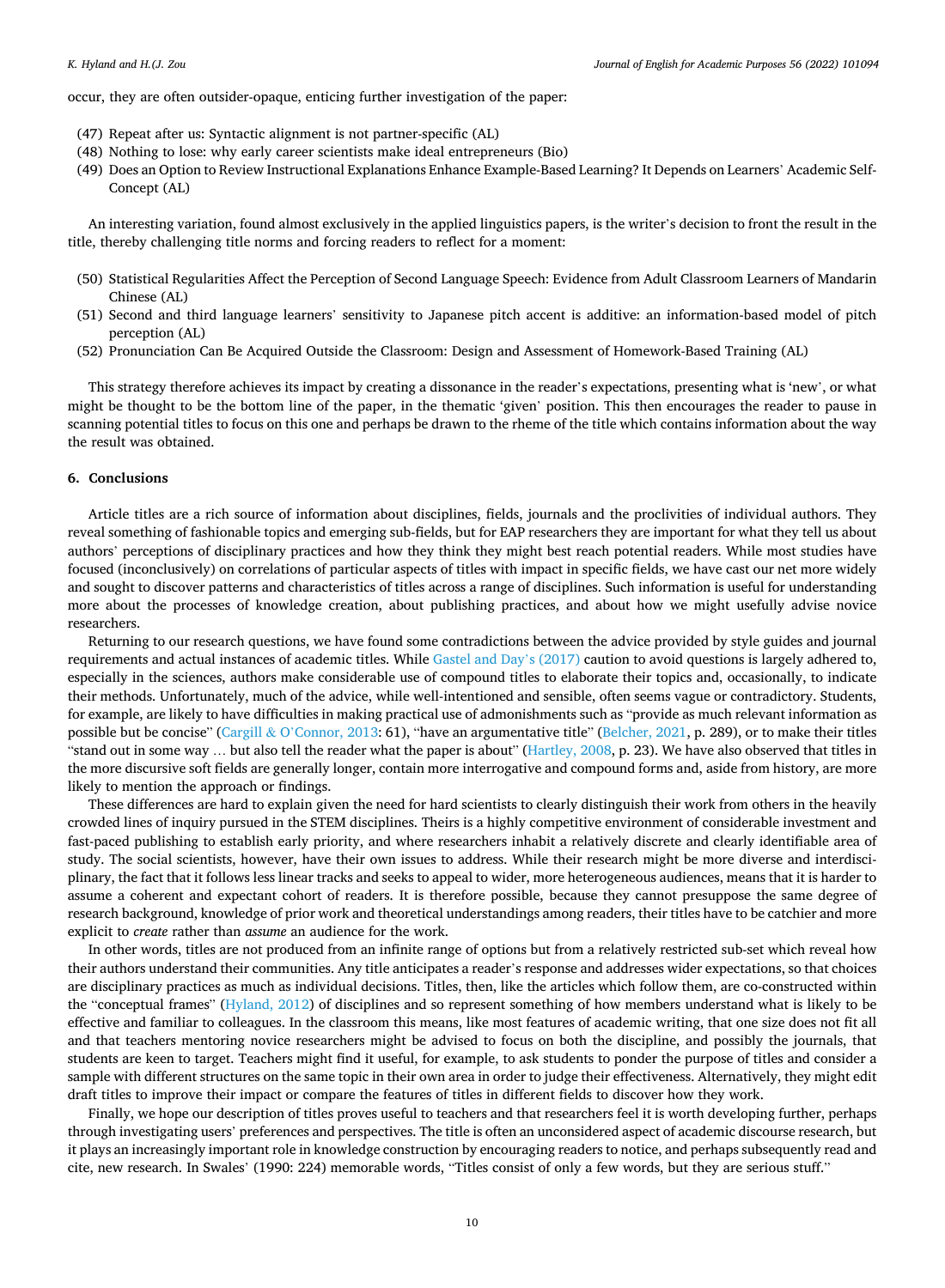#### **Author statement**

None

# **Appendix. Source of titles**

# *Applied Linguistics*

Modern Language Journal Studies in second language acquisition Applied linguistics Journal of memory and language Language teaching research Language learning Annual review of applied linguistic TESOL quarterly Journal of English for Academic Purposes Journal of Second Language Writing Computer assisted language learning Language, Cognition and Neuroscience System

## *Education*

Review of Educational research Internet and higher education Sociology of education Educational researchers Research Synthesis methods Journal of engineering education Journal of educational psychology American Educational research journal Educational research review Education finance and policy Educational evaluation and policy analysis Journal of teacher education Developmental review

# *History*

American Historical Review Cliometrica Comparative Studies In Society and History Environmental History Journal of Global History Journal of Victorian Culture Journal of Modern History History and Anthropology Critical historical studies Historical Methods: A Journal of Quantitative and Interdisciplinary History Memory Studies Journal of the History of Sexuality History Workshop Journal

## *Mathematics*

Publications Mathématiques Journal of the American Mathematical Society Inventiones Mathematicae Acta Mathematica Duke Mathematical Journal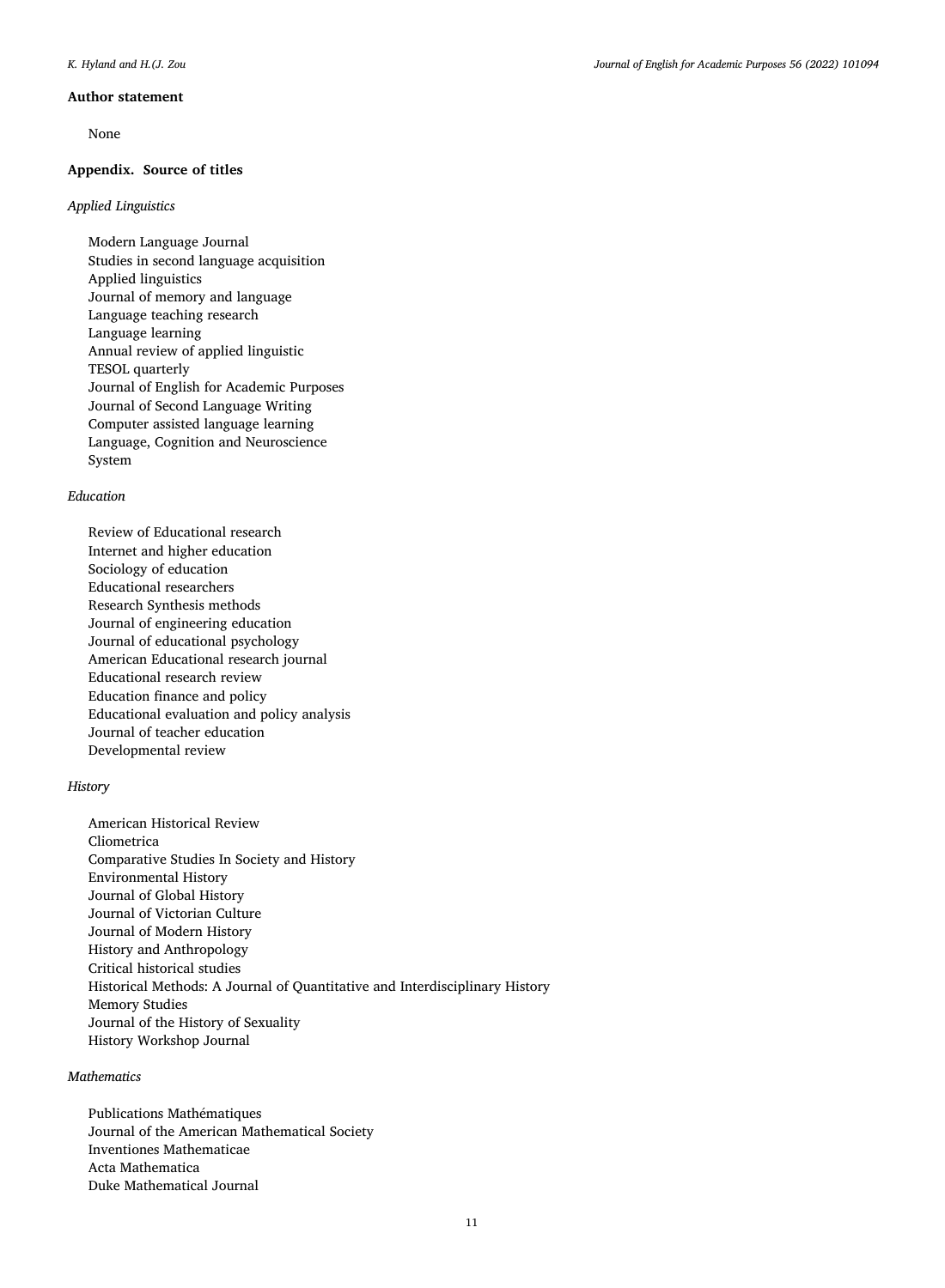#### <span id="page-11-0"></span>*K. Hyland and H.(J. Zou*

Communications on Pure and Applied Mathematics Journal of the European Mathematical Society Memoirs of the American Mathematical Society Archive for Rational Mechanics and Analysis American Journal of Mathematics Mathematical Programming Biometrika Proceedings of the London Mathematical Society

## *Engineering*

Nature Materials Advanced Materials Materials Today Materials Science and Engineering: R: Reports Nano Letters International Materials Reviews Science Robotics International Journal of Machine Tools and Manufacture NPJ 2D Materials and Applications International Journal of Engineering Science Applied Energy Archive for Rational Mechanics and Analysis International Journal of Robotics Research

## *Biochemistry*

Nature Methods Annual Review of Biochemistry Nature Catalysis Trends in Biochemical Sciences Annual Review of Biophysics Journal of the American Chemical Society Chem PLoS Medicine Blood Current Protocols in Bioinformatics Progress in Lipid Research EMBO Reports Critical Reviews in Biochemistry and Molecular Biology

### **References**

[Anthony, L. \(2001\). Characteristic features of research article titles in computer science.](http://refhub.elsevier.com/S1475-1585(22)00014-5/sref1) *IEEE Transactions on Professional Communications, 44*, 187–194. Anthony, L. (2019). AntConc 3.5.8 Tokyo, Japan: Waseda University. Retrieved from [http://www.antlab.sci.waseda.ac.jp.](http://www.antlab.sci.waseda.ac.jp)

APA. (2020). *[The publication Manual of the American psychological association](http://refhub.elsevier.com/S1475-1585(22)00014-5/sref3) (7<sup><i>th*</sup> ed.). Washington DC: American Psychological Assn.

Appiah, K. R., Ankomah, C., Yaw Osei, H., & Hattoh-Ahiaduvor, T. (2019). Structural Organisation of research article titles: A comparative study of titles of business, gynaecology and law. *Advances in Language and Literary Studies, 10*(3). <https://www.journals.aiac.org.au/index.php/alls/article/view/5550>.

[Ball, R. \(2009\). Scholarly communication in transition: The use of question marks in the titles of scientific articles in medicine, life sciences and physics 1966](http://refhub.elsevier.com/S1475-1585(22)00014-5/sref5)–2005. *[Scientometrics, 79](http://refhub.elsevier.com/S1475-1585(22)00014-5/sref5)*(3), 667–679.

Bazerman, C. (1988). *Shaping written knowledge*[. Madison: University of Wisconsin Press](http://refhub.elsevier.com/S1475-1585(22)00014-5/sref6).

Becher, T., & Trowler, P. (2001). *Academic tribes and territories: Intellectual enquiry and the culture of disciplines* (2<sup>nd</sup> ed.). Milton Keynes: SRHE/OUP.

Belcher, W. L. (2021). *[Writing your journal article in 12 weeks](http://refhub.elsevier.com/S1475-1585(22)00014-5/sref8)* (2nd ed.). Los Angeles: Sage.

[Buter, R. K., & van Raan, A. F. J. \(2011\). Non-alphanumeric characters in titles of scienti](http://refhub.elsevier.com/S1475-1585(22)00014-5/sref9)fic publications: An analysis of their occurrence and correlation with citation impact. *[Journal of Informetrics, 5](http://refhub.elsevier.com/S1475-1585(22)00014-5/sref9)*, 608–617.

Cargill, M., & Connor, P. (2013). *[Writing scientific research articles: Strategy and steps](http://refhub.elsevier.com/S1475-1585(22)00014-5/sref10)* (2nd ed.). Oxford: Wiley.

[Cook, J. M., & Plourde, D. \(2016\). Do scholars follow Betteridge](http://refhub.elsevier.com/S1475-1585(22)00014-5/sref11)'s law? The use of questions in journal article titles. *Scientometrics, 108*, 1119–1128.

Day, A. (2008). *[How to get research published in journals](http://refhub.elsevier.com/S1475-1585(22)00014-5/sref12)* (2nd ed.). Aldershot, UK: Gower.

[Didegah, F., & Thelwall, M. \(2013\). Which factors help authors produce the highest impact research? Collaboration, journal and document properties.](http://refhub.elsevier.com/S1475-1585(22)00014-5/sref13) *Journal of [Informetrics, 7](http://refhub.elsevier.com/S1475-1585(22)00014-5/sref13)*, 861–873.

[Fox, C. W., & Burns, C. S. \(2015\). The relationship between manuscript title structure and success: Editorial decisions and citation performance for an ecological](http://refhub.elsevier.com/S1475-1585(22)00014-5/sref14)  journal. *[Ecology and Evolution, 5](http://refhub.elsevier.com/S1475-1585(22)00014-5/sref14)*, 1970–1980.

Gastel, B., & Day, R. A. (2017). *[How to write and publish a scientific paper](http://refhub.elsevier.com/S1475-1585(22)00014-5/sref15)* (8th ed.). Cambridge: CUP.